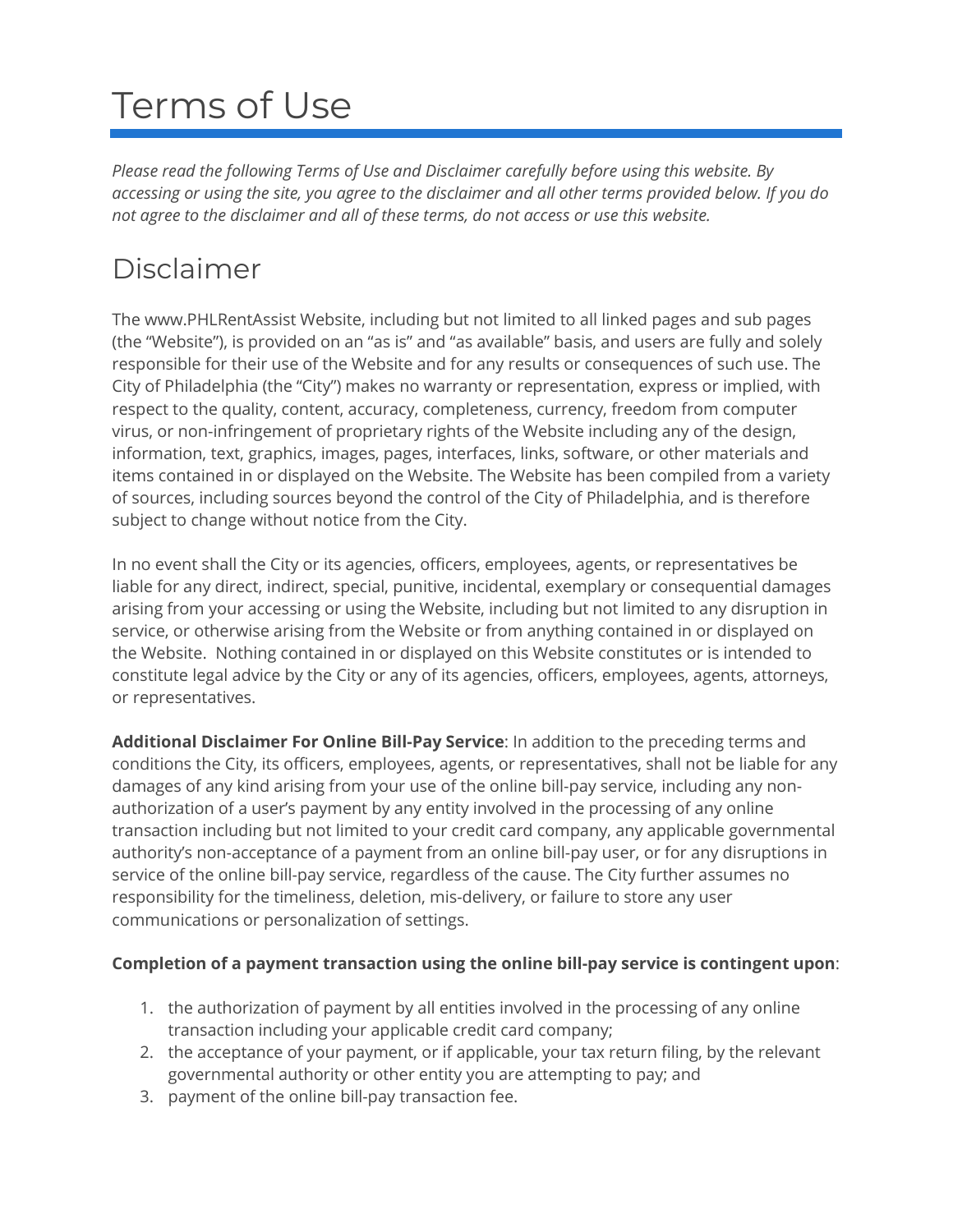If, for any reason whatsoever your payment is not processed, authorized, or accepted by any entity involved in the processing of any online bill-pay transaction, or if where applicable any entity fails to accept your tax return filing, your payment liability shall remain outstanding and unpaid and you may be subject to late fees, interest charges, penalties, shut-off, or other actions where applicable. All outstanding payment obligations shall remain your sole responsibility. You understand, accept, and agree to pay to the City any and all fees and/or penalties associated with the submission of any payment transaction that is returned by any bank or other depository financial institution for insufficient funds or any other error on your part.

**Please note**: *Processing of payments using the City's online bill-pay service may vary, but normally takes approximately two (2) business days. Your account will not reflect on-line transaction until processing is complete. Also note that accounts in default status seeking to prevent shut-off or other actions must be paid on-line within seven (7) business days of notice of default. However, payment of accounts in default status within seven (7) business days of notice of default may not prevent shut-off or other actions.*

#### External Sites

This Website may contain links to other sites on the Internet that are operated by parties other than the City ("External Sites"). The City is not responsible for the content of any such External Sites, or for the availability of such External Sites or their content. If you have questions or concerns regarding the content of any External Site, you should contact the respective External Site administrator directly.

## Copyright, Trademarks and Service marks

Service marks and trademarks contained in or displayed on the Website, and the contents of linked sites operated by third parties, are the property of their respective owners. All other design, information, text, graphics, images, pages, interfaces, links, software, and other items and materials contained in or displayed on this Website, and the selection and arrangements thereof, are the property of the City of Philadelphia. All rights are reserved. Permission is granted to residents and citizens of the City of Philadelphia to copy electronically and to print single pages from the Website for the sole purpose of sharing information on the Website with other citizens and residents, and on the condition that the pages are copied, printed, and shared without cost to the recipients and exactly as presented on the Website, without any addition or modification. Distribution or republication in any other form or for any other purpose, including any commercial purpose or use, and any modification whatsoever, are strictly prohibited without the prior written permission of the City.

# Communications Through The Website

In no event shall any communication made through this Website's e-mail and messaging functions constitute legal notice to the City, or to any of its agencies, officers, employees, agents, or representatives (including but not limited to legal notice required by federal, state, or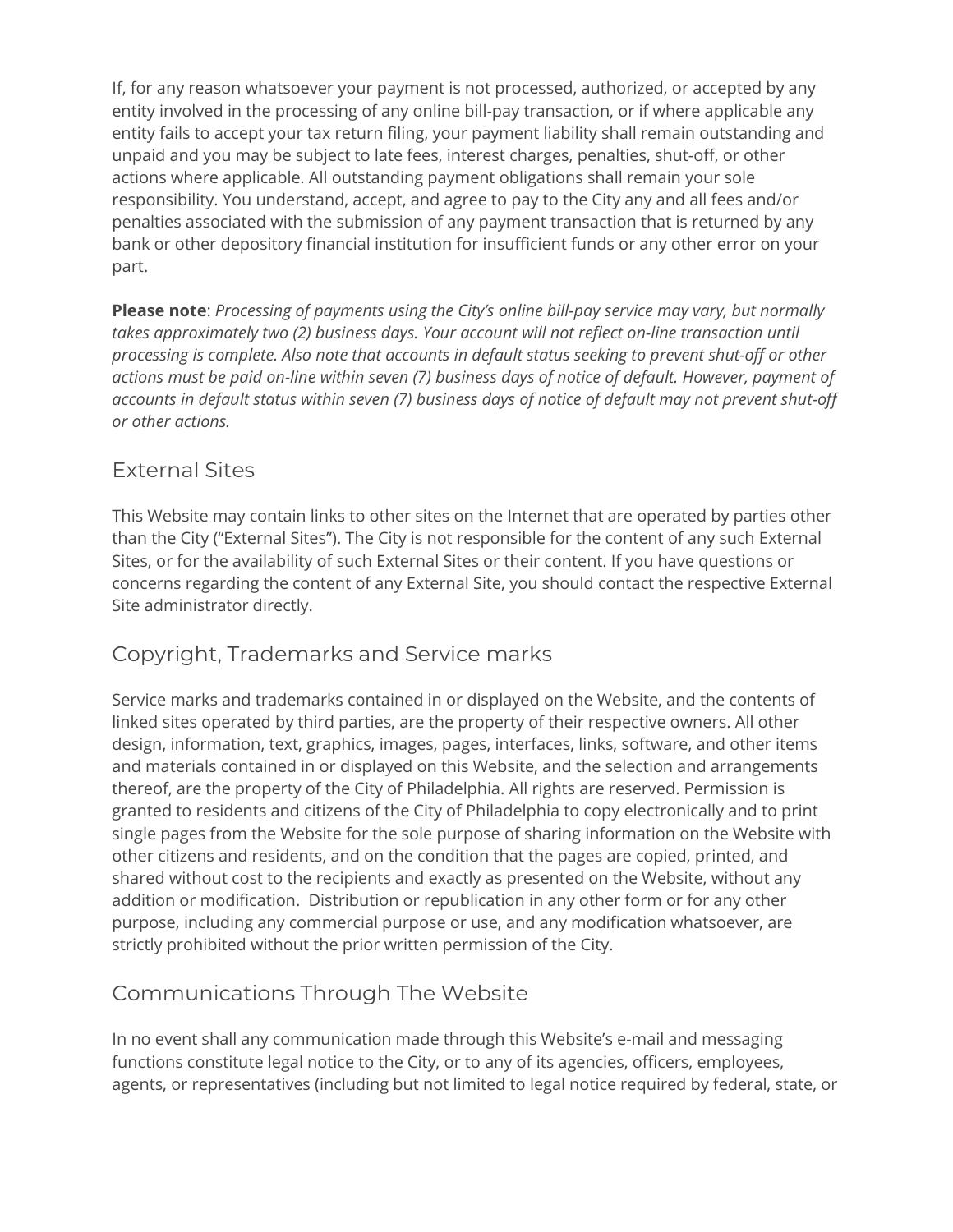local laws, rules, or regulations) with respect to any existing or potential claim or cause of action against the City or any of its agencies, officers, employees, agents, or representatives.

#### **Miscellaneous**

The foregoing terms and conditions and all disputes arising under them shall be governed, construed and decided in accordance with the laws of the Commonwealth of Pennsylvania. The City reserves the right to revise and otherwise change the foregoing terms and conditions at any time and without notice. Commercial use is prohibited without the prior written permission of the City.

## Public Interaction with Official City Social Media Accounts

To ensure the City of Philadelphia can communicate in an effective and meaningful way with all of its citizens, the following guidelines and rules apply for people who interact on or with Official City Accounts:

- A. Comments may be archived.
- B. The following behavior may result in comments being deleted and frequent offenders being banned from the page:
	- o i. Off-topic comments.
	- o ii. Violation of the copyright, trademark, or other intellectual property rights of any person or entity.
	- o iii. Vulgar language, ethnic slurs, material that is harassing, defamatory, fraudulent or discriminatory.
	- o iv. Displays sexually explicit images, cartoons, jokes, messages, or other offensive material.

## DMCA Terms

A. Digital Millennium Copyright Act ("DMCA") Notice/Takedown Request

If you believe that your work has been copied in a way that constitutes copyright infringement via its display on, or other use by, City-owned or City-operated websites (collectively, "phila.gov,") you may submit a notice pursuant to the DMCA by providing the City's DMCA Designated Agent (see Section 4 (D) below) with the following information in writing:

- 1. a physical or electronic signature of a person authorized to act on behalf of the owner of an exclusive right that is allegedly infringed;
- 2. identification of the copyrighted work claimed to have been infringed, or, if multiple copyrighted works are covered by a single notification, a representative list of such works;
- 3. identification of the material that is claimed to be infringing or to be the subject of infringing activity and that is to be removed or access to which is to be disabled, and information reasonably sufficient to permit the City to locate the material;
- 4. information reasonably sufficient to permit the City to contact you, such as an address, telephone number, and, if available, an email address;